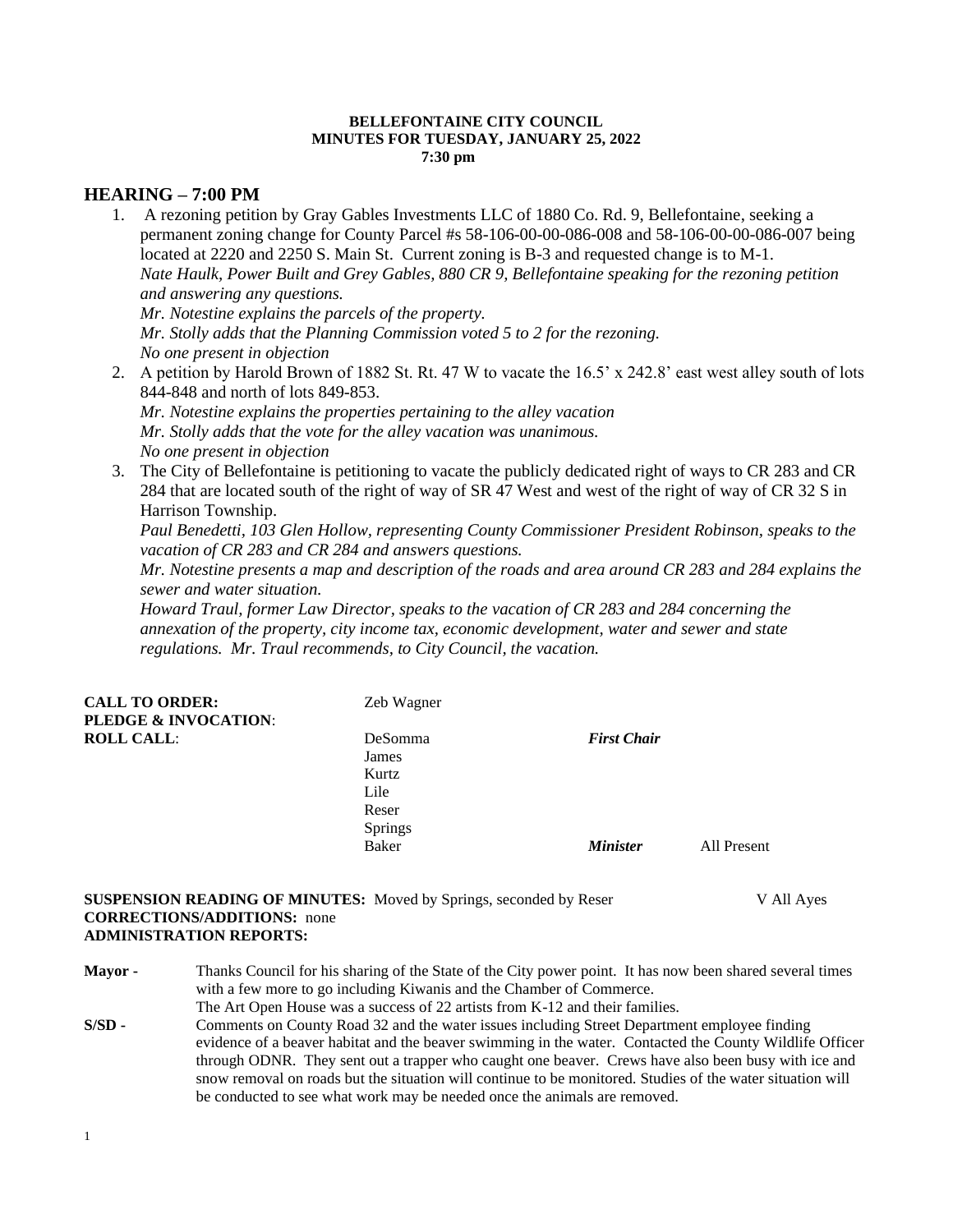| Work on the online bidding continues and should be wrapped up this week. Online bidding will then take                                                              |  |  |  |  |
|---------------------------------------------------------------------------------------------------------------------------------------------------------------------|--|--|--|--|
| place with Bid Express for 2022 which should save much manual labor.                                                                                                |  |  |  |  |
| Attended a ribbon cutting for Axe Ventura last week. Recommends all should check it out.                                                                            |  |  |  |  |
| No report                                                                                                                                                           |  |  |  |  |
| No report                                                                                                                                                           |  |  |  |  |
| Not present                                                                                                                                                         |  |  |  |  |
| No report                                                                                                                                                           |  |  |  |  |
| The waterline replacement project on Allison Road is ongoing. Work on Milligan Road portion has been<br>completed. The project will be another 6 weeks to complete. |  |  |  |  |
| No report                                                                                                                                                           |  |  |  |  |
| Not present                                                                                                                                                         |  |  |  |  |
|                                                                                                                                                                     |  |  |  |  |

#### **REPORTS OF STANDING COMMITTEES:**

| Finance –                           | Explained ordinances on the agenda |  |  |
|-------------------------------------|------------------------------------|--|--|
| <b>Rules</b> -                      | Explained ordinance on the agenda  |  |  |
| Safety -                            | No report                          |  |  |
| <b>Utilities -</b>                  | No report                          |  |  |
| <b>Streets</b> -                    | Explained resolution on the agenda |  |  |
| Sidewalks, Curbs & Parks -No report |                                    |  |  |
| Audit $-$                           | No report                          |  |  |
|                                     |                                    |  |  |

## **COMMUNICATIONS FROM CITIZENS:**

### **INTRODUCTION OF ORDINANCES:**

#### **1. ORDINANCES FOR 1ST READING**

22-02 A. AN ORDINANCE AUTHORIZING THE MAYOR AND/OR SERVICE-SAFETY DIRECTOR TO ENTER INTO CONTRACT FOR THE EMERGENCY PURCHASE OF A FUEL TANK AT THE BELLEFONTAINE REGIONAL AIRPORT AND DECLARING AN EMERGENCY. **FINANCE**

| 3RR-      | Moved by Baker, seconded by Springs | V Ayes, James abstain-family involvement |
|-----------|-------------------------------------|------------------------------------------|
| Passage-  | Moved by Baker, seconded by Springs | V Ayes, James abstain-family involvement |
| Adoption- | Moved by Baker, seconded by Springs | V Ayes, James abstain-family involvement |

22-03 B. AN ORDINANCE AUTHORIZING THE SERVICE-SAFETY DIRECTOR TO SEEK PROPOSALS AND/OR ADVERTISE FOR BIDS AND ENTER INTO CONTRACT WITH THE SELECTED CONTRACTOR AND/OR BIDDERS FOR THE CITY OF BELLEFONTAINE KNOWLTON, S. DETROIT AND WREN STREET WATERLINE REPLACEMENT PROJECT NO. 2022-01 AND DECLARING AN EMERGENCY. **FINANCE**

|       | 3RR-<br>Passage-<br>Adoption- | Moved by Baker, seconded by Springs                                        | V All Ayes |
|-------|-------------------------------|----------------------------------------------------------------------------|------------|
| 22-04 |                               | AN ORDINANCE AUTHORIZING THE SERVICE-SAFETY DIRECTOR TO ADVERTISE FOR BIDS |            |

AND SEEK PROPOSALS FOR CITY OF BELLEFONTAINE MUNICIPAL LIABILITY INSURANCE FOR 2022 AND THEREAFTER AND DECLARING AN EMERGENCY. **FINANCE**

| 3RR-     | Moved by Baker, seconded by James | V All Ayes |
|----------|-----------------------------------|------------|
| Passage- |                                   |            |